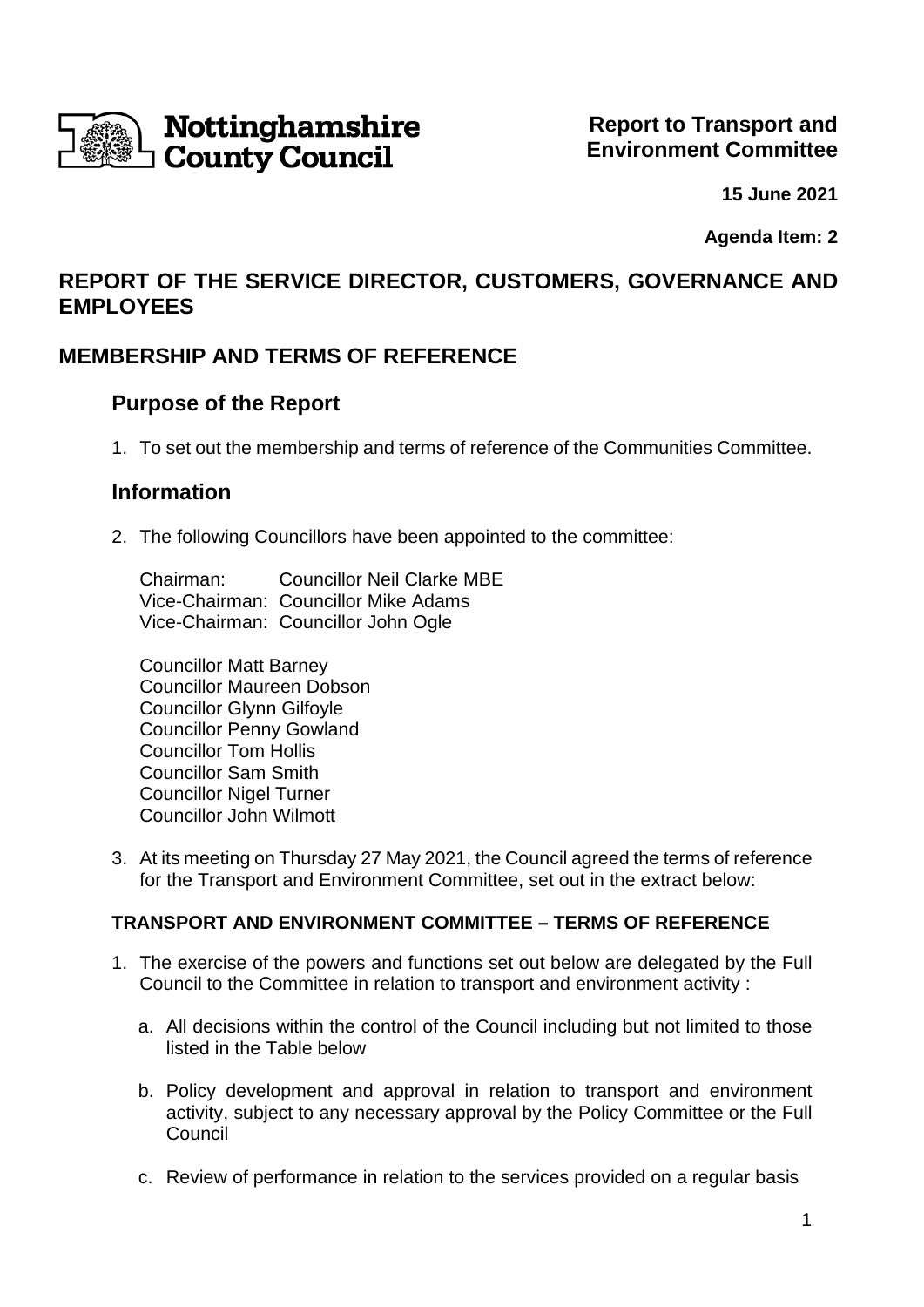- d. Review of day to day operational decisions taken by officers
- e. Approval of consultation responses except for responses to day-to-day technical consultations which will be agreed with the Chairman and reported to the next available Committee following their submission.
- f. Approval of departmental staffing structures as required
- g. Approving all Councillor attendance at conferences, seminars and training events within the UK mainland for which a fee is payable including any expenditure incurred, within the remit of this Committee and to receive quarterly reports from Corporate Directors on departmental officer travel outside the UK within the remit of this Committee.
- 2. If any report comes within the remit of more than one committee, to avoid the report being discussed at several committees, the report will be presented and determined at the most appropriate committee. If this is not clear, then the report will be discussed and determined by the Policy Committee.
- 3. As part of the detailed work programme the Committee will receive reports on the exercise of powers delegated to Officers.
- 4. The Committee will be responsible for its own projects and may establish steering groups to consider projects. Where it considers it appropriate, projects will be considered by a cross-committee project steering group that will report back to the most appropriate Committee.

#### Table

Responsibility for Highways functions (including Rights of Way except those functions which form part of the terms of reference for Planning and Rights of Way Committee) including:

- highways capital and revenue programmes (except where reported to Economic Development and Asset Management Committee)
- the planning, management and maintenance of highways and pavements
- traffic management and Traffic Regulation Orders
- parking provision
- integrated transport measures
- road safety

Responsibility for public transport and fleet management including:

- local bus services
- education and adult care transport
- council fleet

Responsibility for all matters relating to minerals and waste planning not falling within the delegation of any other committee.

Responsibility for all matters relating to Council's role as Waste Disposal Authority.

Responsibility for all matters relating to environment and sustainability including environment strategy, transition to Zero Carbon and air quality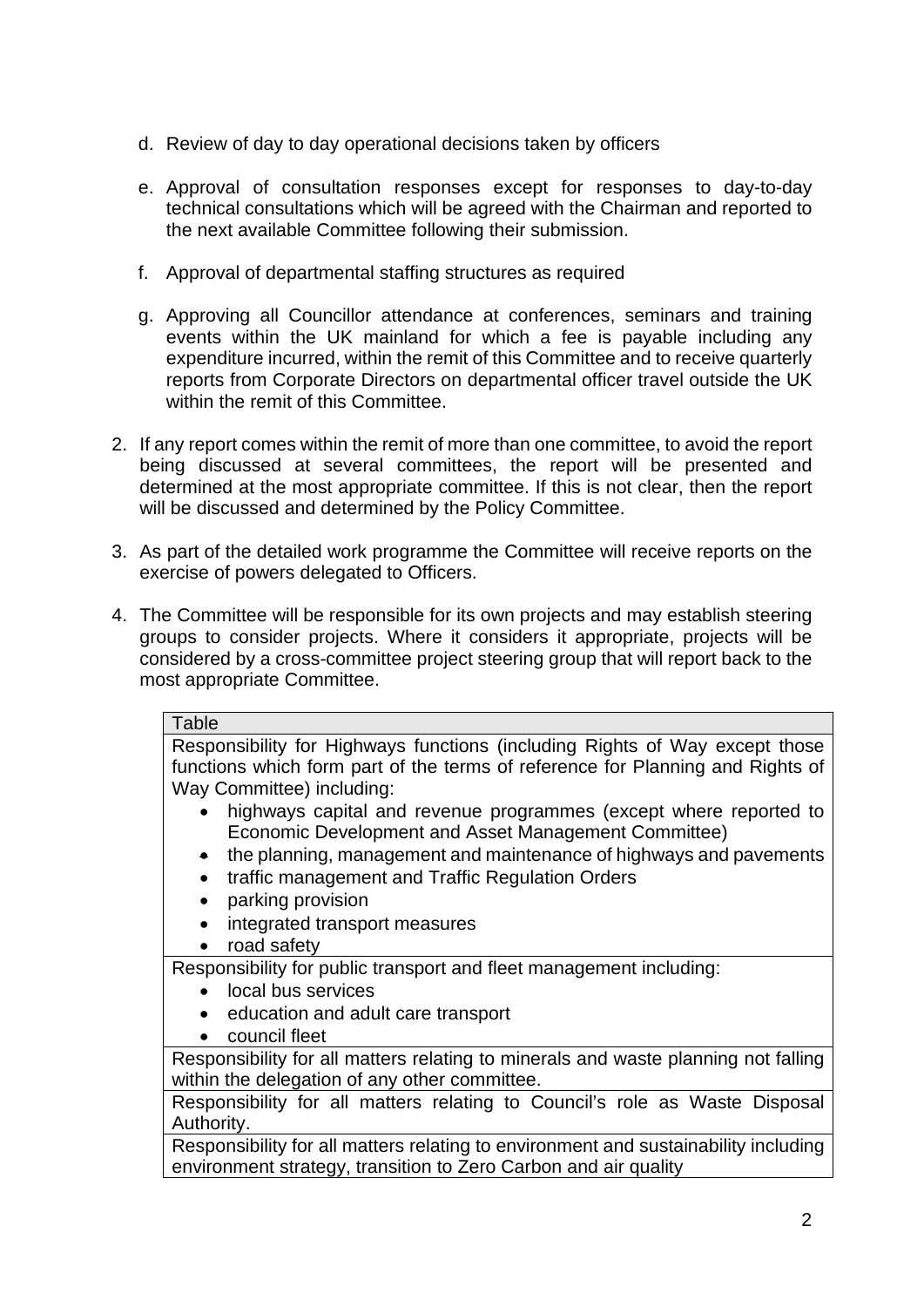Table

Responsibility for flood risk management and statutory flood risk management scrutiny

Responsibility for making observations on relevant planning matters on which the County Council is consulted, in accordance with the agreed protocol Responsibility for conservation and archaeology

If any report comes within the remit of more than one committee, to avoid the report being discussed at several committees, the report will be presented and determined at the most appropriate committee. If this is not clear, then the report will be discussed and determined by the Policy Committee.

### **Other Options Considered**

4. None.

### **Reason/s for Recommendation/s**

5. To inform the committee of its membership and terms of reference.

# **Statutory and Policy Implications**

6. This report has been compiled after consideration of implications in respect of crime and disorder, data protection and information governance finance, human resources, human rights, the NHS Constitution (public health services), the public sector equality duty, safeguarding of children and adults at risk, service users, smarter working, sustainability and the environment and where such implications are material they are described below. Appropriate consultation has been undertaken and advice sought on these issues as required.

# **RECOMMENDATION/S**

That the Committee membership and terms of reference are noted.

#### **Marjorie Toward Service Director, Customers, Governance and Employees**

#### **For any enquiries about this report please contact:**

Noel McMenamin, Democratic Services Officer Email: [noel.mcmenamin@nottscc.gov.uk](mailto:noel.mcmenamin@nottscc.gov.uk) Tel: 0115 993 2670

### **Constitutional Comments (CEH 27/05/21)**

7. The report is for information purposes for Members of the Committee.

### **Financial Comments (SES 26/05/2021)**

8. There are no specific financial implications arising directly from this report.